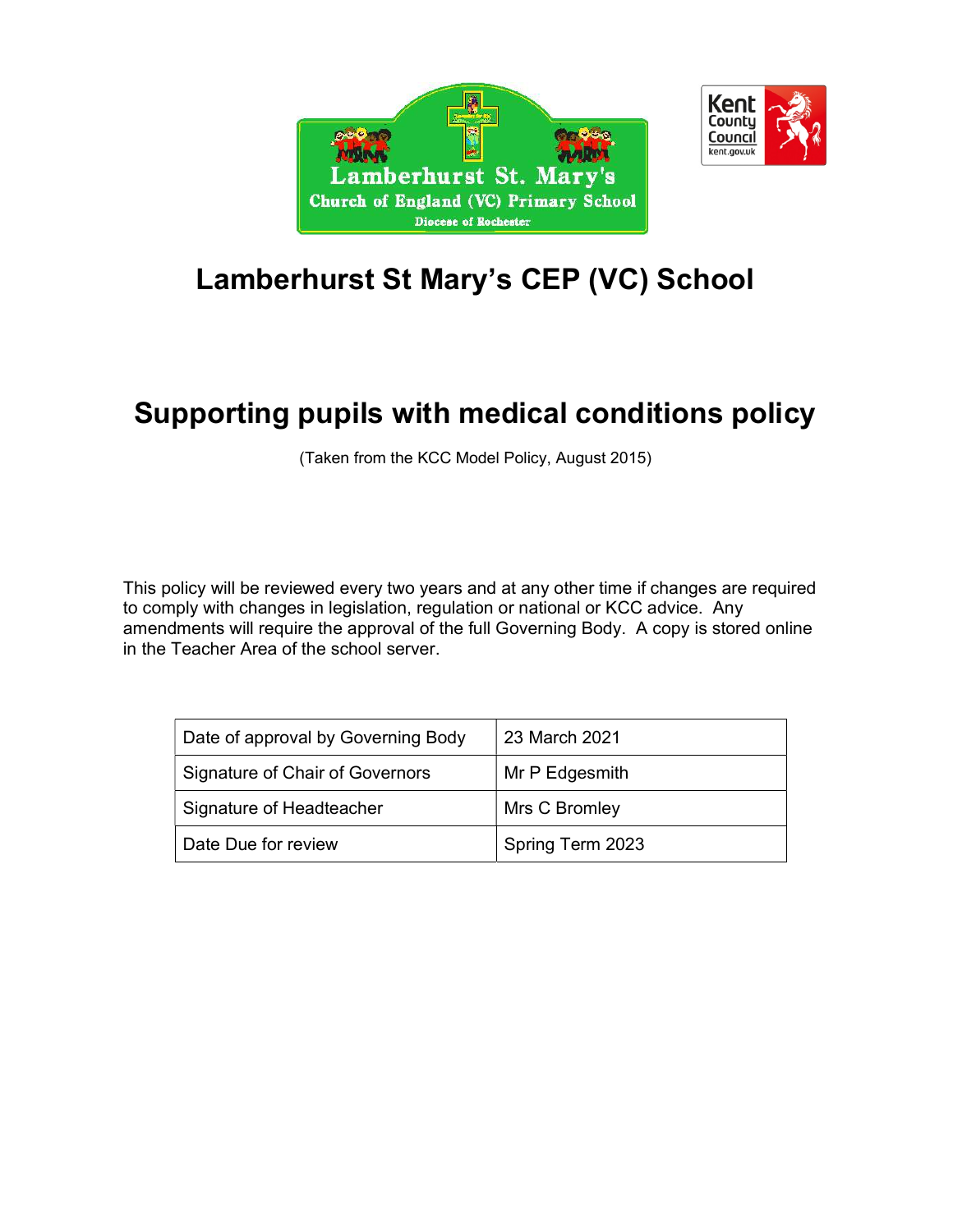This policy is written in line with the requirements of:

- Children and Families Act 2014 section 100
- Supporting pupils at school with medical conditions: statutory guidance for governing bodies of maintained schools and proprietors of academies in England, DfE Sept 2014
- 0-25 SEND Code of Practice, DfE 2014
- Mental Health and behaviour in schools: departmental advice for school staff, DfE June 2014
- Equalities Act 2010
- Schools Admissions Code, DfE 1 Feb 2010

This policy should be read in conjunction with the following school policies:

SEND Policy, Child Protection Policy, Off-site visits policy, Complaints Policy

This policy was developed with senior leadership and representatives from the governing body, and will be reviewed annually.

#### Definitions of medical conditions

Pupils' medical needs may be broadly summarised as being of two types:

**Short-term** affecting their participation at school because they are on a course of medication

Long-term potentially limiting access to education and requiring on-going support, medicines or care while at school to help them to manage their condition and keep them well, including monitoring and intervention in emergency circumstances. It is important that parents feel confident that the school will provide effective support for their child's medical condition and that pupils feel safe.

Some children with medical conditions may be considered disabled. Where this is the case governing bodies **must** comply with their duties under the Equality Act 2010. Some may also have special educational needs (SEN) and may have a statement or Education, Health and Care Plan (EHCP). Where this is the case this policy should be read in conjunction with the 0-25 SEND Code of Practice and the school's SEND policy and the individual healthcare plan will become part of the EHCP.

#### The statutory duty of the governing body

The governing body remains legally responsible and accountable for fulfilling their statutory duty for supporting pupils at school with medical conditions. The governing body of Lamberhurst St Mary's School fulfil this by:

- Ensuring that arrangements are in place to support pupils with medical conditions. In doing so we will ensure that such children can access and enjoy the same opportunities at school as any other child;
- Taking into account that many medical conditions that require support at school will affect quality of life and may be life-threatening. Some will be more obvious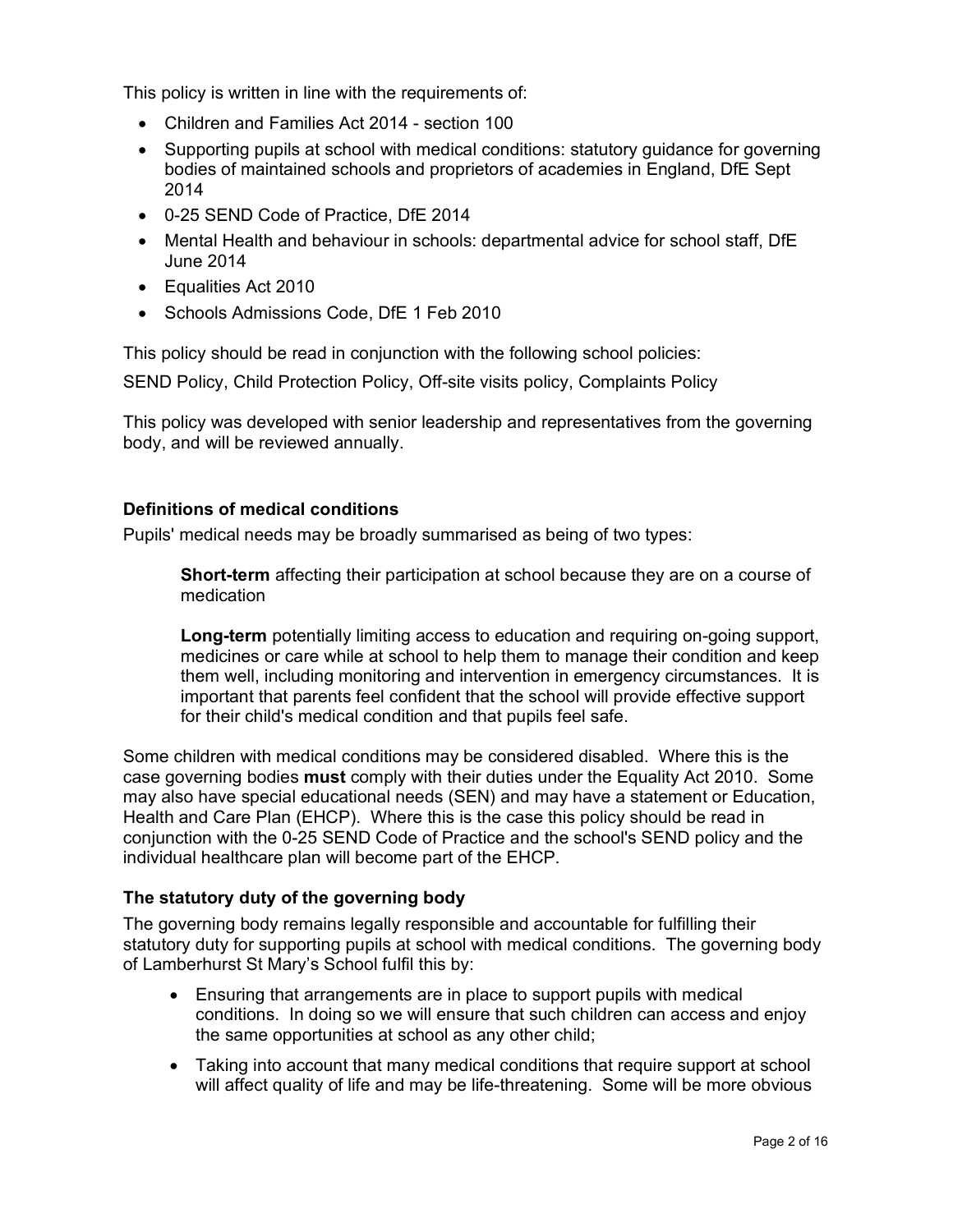than others and therefore the focus is on the needs of each individual child and how their medical condition impacts on their school life;

- Ensuring that the arrangements give parents and pupils confidence in the school's ability to provide effective support for medical conditions, should show an understanding of how medical conditions impact on a child's ability to learn, as well as increase their confidence and promote self-care. We will ensure that staff are properly trained to provide the support that pupils need;
- Ensuring that no child with a medical condition is denied admission, or prevented from taking up a place in school because arrangements for their medical condition have not been made. However, in line with safeguarding duties, we will ensure that pupils' health is not put at unnecessary risk from, for example, infectious diseases, and reserve the right to refuse admittance to a child at times where it would be detrimental to the health of that child or others to do so;
- Ensuring that the arrangements put in place are sufficient to meet our statutory duties and ensure that policies, plans, procedures and systems are properly and effectively implemented;
- Developing a policy for supporting pupils with medical conditions that is reviewed regularly and accessible to parents and school staff (this policy);
- Ensuring that the policy includes details on how the policy will be implemented effectively, including a named person who has overall responsibility for policy implementation (see section below on policy implementation);
- Ensuring that the policy sets out the procedures to be followed whenever the school is notified that a pupil has a medical condition (see section below on procedure to be followed when notifications is received that a pupil has a medical condition);
- Ensuring that the policy covers the role of individual healthcare plans, and who is responsible for their development, in supporting pupils at school with medical conditions (see section below on individual healthcare plans);
- Ensuring that the school policy clearly identifies the roles and responsibilities of all those involved in arrangements for supporting pupils at school with medical conditions and how they will be supported, how their training needs will be assessed and how and by whom training will be commissioned and provided (see section below on staff training and support);
- Ensuring that the school policy covers arrangements for children who are competent to manage their own health needs and medicines (see section below on the child's role in managing their own medical needs);
- Ensuring that the policy is clear about the procedures to be followed for managing medicines including the completion of written records (see section below on managing medicines on school premises);
- Ensuring that the policy sets out what should happen in an emergency situation (see section below on emergency procedures);
- Ensuring that the arrangements are clear and unambiguous about the need to support actively pupils with medical conditions to participate in school trips and visits, or in sporting activities, and not prevent them from doing so (see section on day trips, residential trips and sporting activities);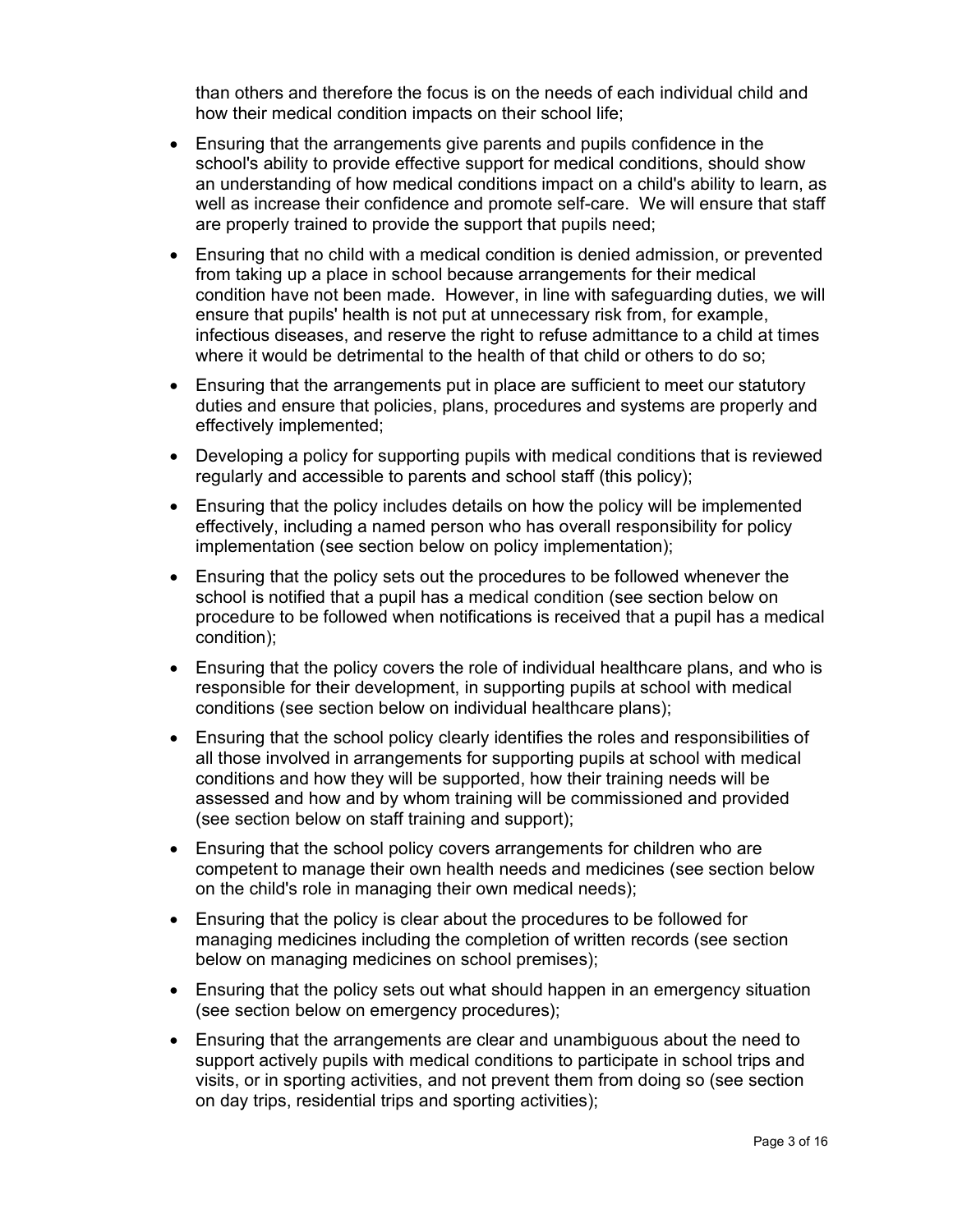- Considering whether to
	- develop transport healthcare plans in conjunction with the LA for pupils with life-threatening conditions who use home- to- school transport
	- Purchase and train staff in the use of defibrillators
	- Once regulations are changed consider holding asthma inhalers for emergency use;
- Ensuring that the policy is explicit about what practice is not acceptable (see section on unacceptable practice);
- Ensuring that the appropriate level of insurance is in place and appropriate to the level of risk (see section on Liability and Indemnity);
- Ensuring that the policy sets out how complaints may be made and will be handled concerning the support to pupils with medical conditions (see section on complaints).

#### Policy implementation

The statutory duty for making arrangements for supporting pupils at school with medical conditions rests with the governing Body. The governing body have conferred the following functions of the implementation of this policy to the staff below, however, the governing body remains legally responsible and accountable for fulfilling our statutory duty.

The overall responsibility for the implementation of this policy is given to the Headteacher. S/he will also be responsible for ensuring that sufficient staff are suitably trained and will ensure cover arrangements in cases of staff absences or staff turnover to ensure that someone is always available and on-site with an appropriate level of training.

The Headteacher will be responsible for briefing supply teachers, preparing risk assessments for school visits and other school activities outside of the normal timetable and for the monitoring of individual healthcare plans.

The SENDCO will be responsible in conjunction with parents/carers, for drawing up, implementing and keeping under review the individual healthcare plan for each pupil and making sure relevant staff are aware of these plans

All members of staff are expected to show a commitment and awareness of children's medical conditions and the expectations of this policy. All new members of staff will be inducted into the arrangements and guidelines in this policy upon taking up their post.

#### Procedure to be followed when notification is received that a pupil has a medical condition

This covers notification prior to admission, procedures to cover transitional arrangements between schools or alternative providers, and the process to be followed upon reintegration after a period of absence or when pupils' needs change. For children being admitted to Lamberhurst St Mary's School for the first time with good notification given, the arrangements will be in place for the start of the relevant school term. In cases other cases, such as a new diagnosis or a child moving to Lamberhurst St Mary's School mid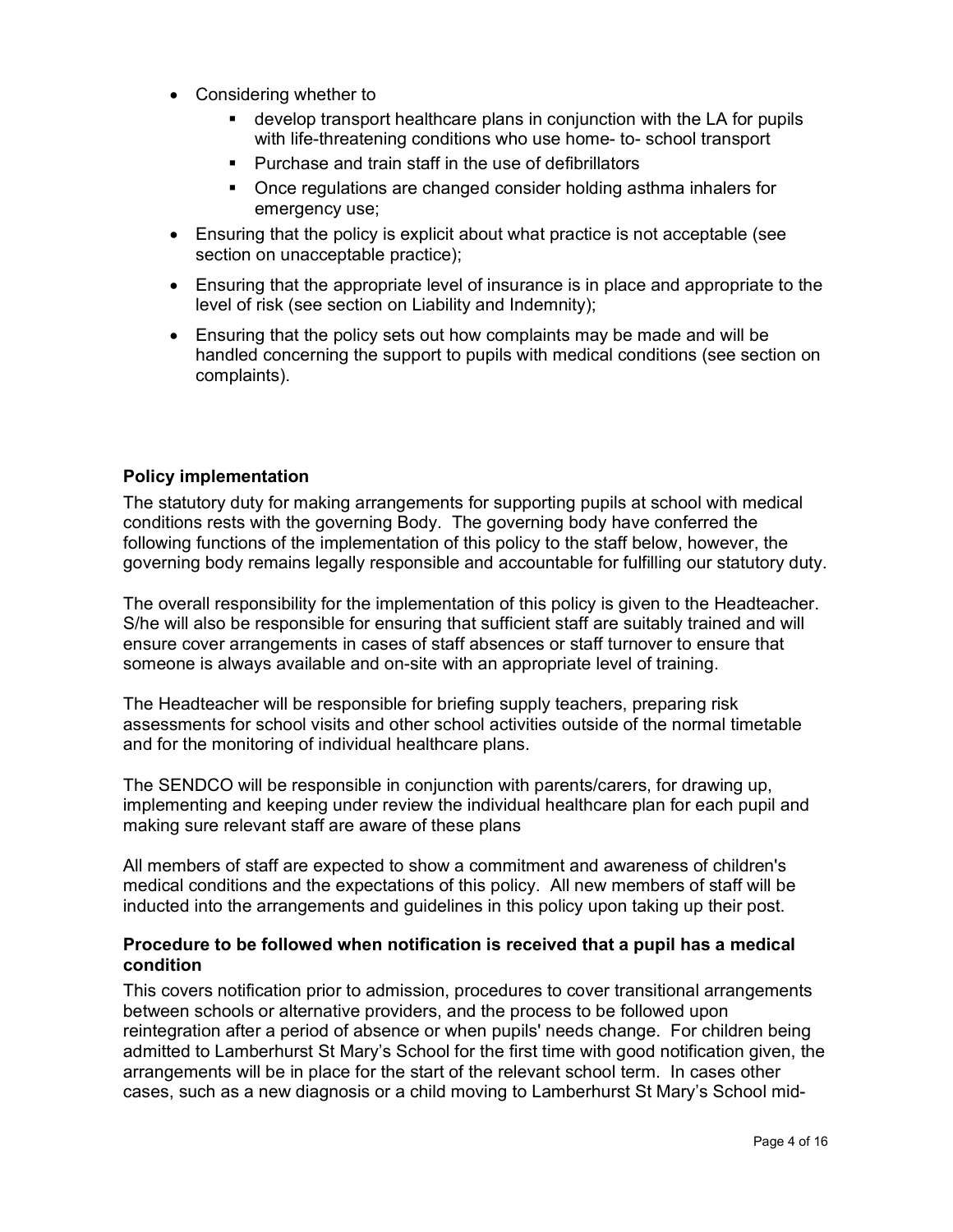term, we will make every effort to ensure that arrangements are put in place within two weeks.

In making the arrangements, we will take into account that many of the medical conditions that require support at school will affect quality of life and may be life-threatening. We also acknowledge that some may be more obvious than others. We will therefore ensure that the focus is on the needs of each individual child and how their medical condition impacts on their school life. We aim to ensure that parents/carers and pupils can have confidence in our ability to provide effective support for medical conditions in school, so the arrangements will show an understanding of how medical conditions impact on the child's ability to learn, as well as increase their confidence and promote self-care.

We will ensure that staff are properly trained and supervised to support pupils' medical conditions and will be clear and unambiguous about the need to support actively pupils with medical conditions to participate in school trips and visits, or in sporting activities, and not prevent them in doing so. We will make arrangements for the inclusion of pupils in such activities with any adjustments as required unless evidence from a clinician such as a GP states that this is not possible. We will make sure that no child with a medical condition is denied admission or prevented from attending the school because arrangements for supporting their medical condition have not been made. However, in line with our safeguarding duties, we will ensure that all pupils' health is not put at unnecessary risk from, for example infectious disease. We will therefore not accept a child in school at times where it would be detrimental to the health of that child or others.

Lamberhurst St Mary's School does not have to wait for a formal diagnosis before providing support to pupils. In cases where a pupil's medical condition is unclear, or where there is a difference of opinion, judgements will be needed about what support to provide based on available evidence. This would normally involve some form of medical evidence and consultation with parents/carers. Where evidence conflicts, some degree of challenge may be necessary to ensure that the right support can be put in place. These discussions will be led by a nominated governor, and following these discussion an individual healthcare plan will be written by the SENDCO, in conjunction with the parent/carers, and be put in place.

#### Individual healthcare plans

Individual healthcare plans will help to ensure that Lamberhurst St Mary's School effectively supports pupils with medical conditions. They will provide clarity about what needs to be done, when and by whom. They will often be essential, such as in cases where conditions fluctuate or where there is a high risk that emergency intervention will be needed. They are likely to be helpful in the majority of other cases too, especially where medical conditions are long-term and complex. However, not all children will require one. The school, healthcare professional and parent/carer should agree, based on evidence, when a healthcare plan would be inappropriate or disproportionate. If consensus cannot be reached the Headteacher, is best placed to take a final view. A flow chart for identifying and agreeing the support a child needs and developing an individual healthcare plan is provided at annex A.

Individual healthcare plans will be easily accessible to all who need to refer to them, while preserving confidentiality. Plans will capture the key information and actions that are required to support the child effectively. The level of detail within the plan will depend on the complexity of the child's condition and the degree of support needed. This is important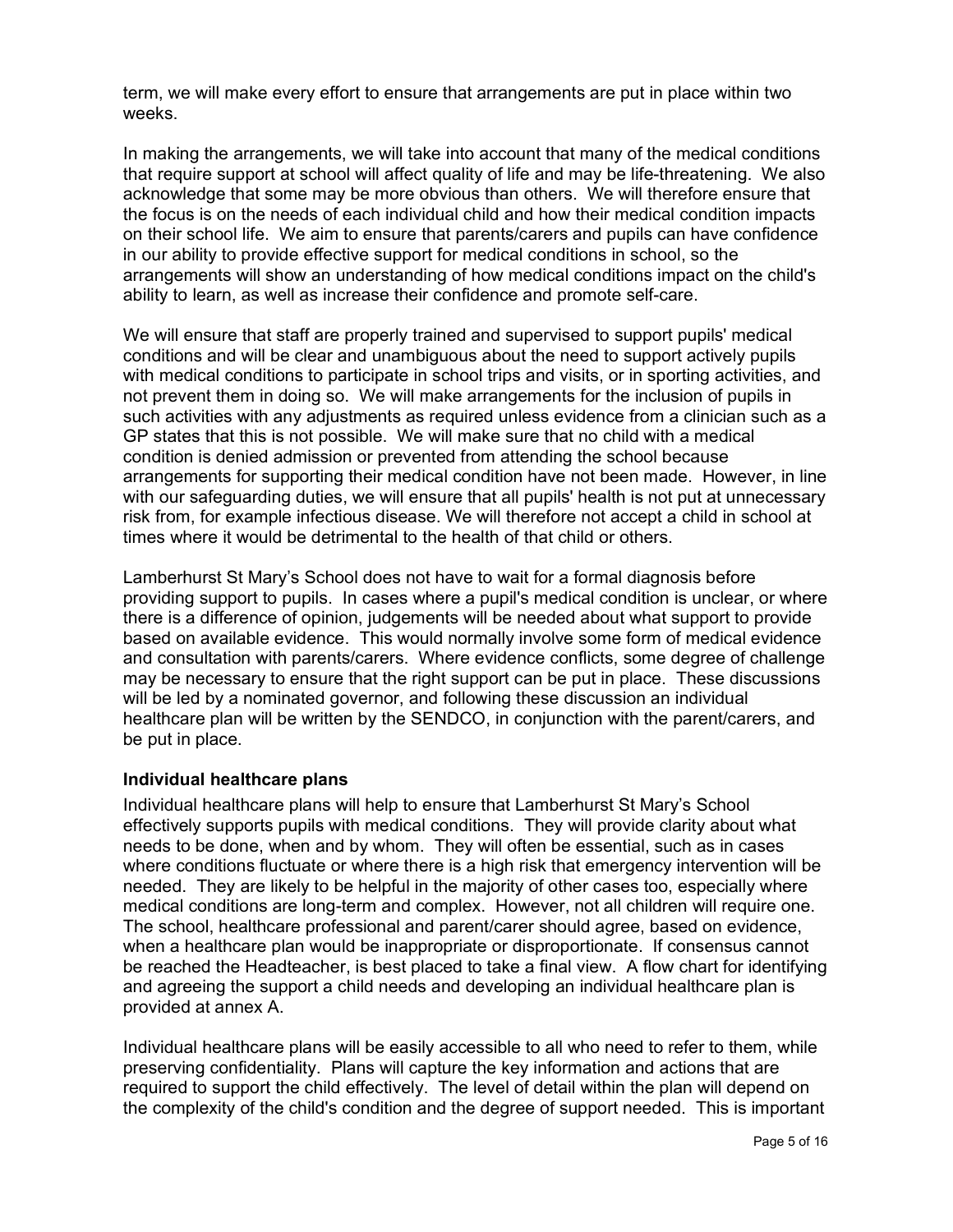because different children with the same health condition may require very different support. Where a child has SEND but does not have a statement of EHC plan, their special educational needs should be mentioned in their individual healthcare plan.

Individual healthcare plans (and their review) should be drawn up in partnership between the school, parents/carers and a relevant healthcare professional e.g. school, specialist or children's community nurse, who can best advise on the particular needs of the child. Pupils should also be involved whenever appropriate. The aim should be to capture the steps which Lamberhurst St Mary's School should take to help manage their condition and overcome any potential barriers to getting the most from their education. Partners should agree who will take the lead in writing the plan, but responsibility for ensuring it is finalised and implemented rests with the school.

Lamberhurst St Mary's School will ensure that individual healthcare plans are reviewed at least annually or earlier if evidence is presented that the child's needs have changed. They will be developed and reviewed with the child's best interests in mind and ensure that Lamberhurst St Mary's School assesses and manages risks to the child's education, health and social wellbeing, and minimises disruption. Where a child is returning to school following a period of hospital education or alternative provision, we will work with the local authority and education provider to ensure that the individual healthcare plan identifies the support the child will need to reintegrate effectively.

Template 1 provides a basic template for the individual healthcare plan, and although this format may be varied to suit the specific needs of each pupil, they should all include the following information

- The medical condition, its triggers, signs, symptoms and treatments;
- The pupil's resulting needs, including medication (dose, side effects and storage) and other treatments, time, facilities, equipment, testing, access to food and drink where this is used to manage their condition, dietary requirements and environmental issues e.g. crowded corridors, travel time between lessons;
- Specific support for the pupil's educational, social and emotional needs for example, how absences will be managed, requirements for extra time to complete exams, use of rest periods or additional support in catching up with lessons, counselling sessions;
- The level of support needed (some children will be able to take responsibility for their own health needs) including in emergencies. If a child is self-managing their medication, this should be clearly stated with appropriate arrangements for monitoring;
- Who will provide this support, their training needs, expectations of their role and confirmation of proficiency to provide support for the child's medical condition from a healthcare professional; and cover arrangements for when they are unavailable;
- Who in the school needs to be aware of the child's condition and the support required;
- Arrangements for written permission from parents/carer and the Headteacher for medication to be administered by a member of staff, or self-administered by the pupil during school hours;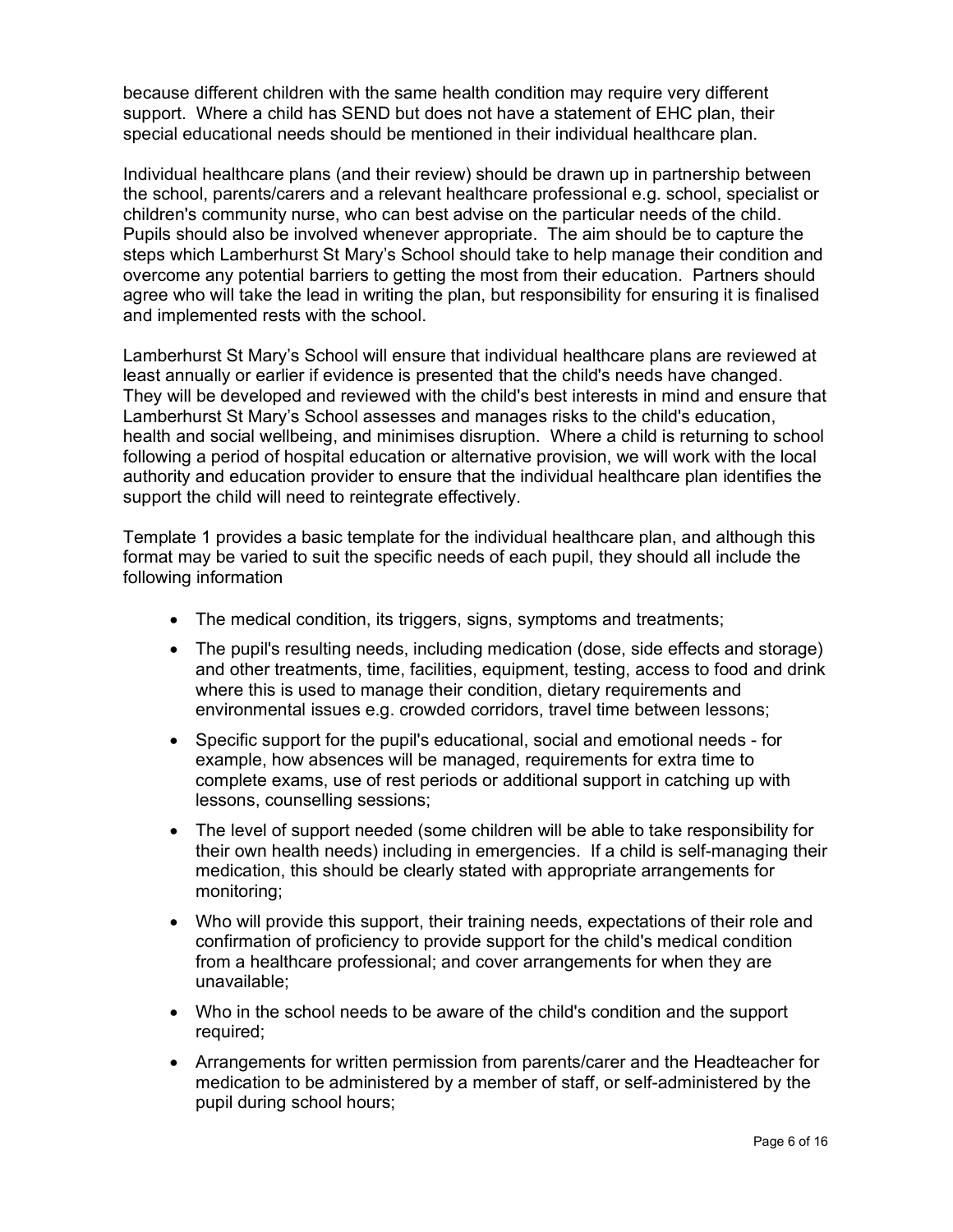- Separate arrangements or procedures required for school trips or other school activities outside of the normal school timetable that will ensure the child can participate e.g., risk assessment;
- Where confidentiality issues are raised by the parent/child, the designated individual to be entrusted with information about the child's condition; and
- What to do in an emergency, including whom to contact, and contingency arrangements. some children may have an emergency healthcare plan prepared by their lead clinician that could be used to inform development of their individual healthcare plan.

#### Roles and responsibilities

Please refer to the section on policy implementation for the functions that have been delegated to different, named members of staff at Lamberhurst St Mary's School.

In addition we can refer to the **Community Nursing Team** for support with drawing up Individual Healthcare Plans, provide or commission specialist medical training, liaison with lead clinicians and advice or support in relation to pupils with medical conditions.

Other healthcare professionals, including GPs and paediatricians should notify the Community Nursing Team when a child has been identified as having a medical condition that will require support at school. Specialist local health teams may be able to provide support, and training to staff, for children with particular conditions (e.g. asthma, diabetes, epilepsy)

Pupils with medical conditions will often be best placed to provide information about how their condition affects them. They should be fully involved in discussions about their medical support needs and contribute as much as possible to the development of, and comply with, their individual healthcare plan. Other pupils will often be sensitive to the needs of those with medical conditions, and can, for example, alert staff to the deteriorating condition or emergency need of pupils with medical conditions.

**Parents/carers** should provide the school with sufficient and up-to-date information about their child's medical needs. They may in some cases be the first to notify the school that their child has a medical condition. Parents are key partners and should be involved in the development and review of their child's individual healthcare plan, and may be involved in its drafting. They should carry out any action they have agreed to as part of its implementation, eg provide medicines and equipment and ensure they or another nominated adult are contactable at all times.

Local authorities are commissioners of school nurses for maintained schools and academies in Kent. Under Section 10 of the Children Act 2004, they have a duty to promote co-operation between relevant partners such as governing bodies of maintained schools, proprietors of academies, clinical commissioning groups and NHS England, with a view to improving the well-being of children with regard to their physical and mental health, and their education, training and recreation. KCC is currently consulting on the reorganisation of its Health Needs provision which will strengthen its ability to provide support, advice and guidance, including suitable training for school staff, to ensure that the support specified within individual healthcare plans can be delivered effectively. KCC will work with us to support pupils with medical conditions to attend full time. Where pupils would not receive a suitable education in a mainstream school because of their health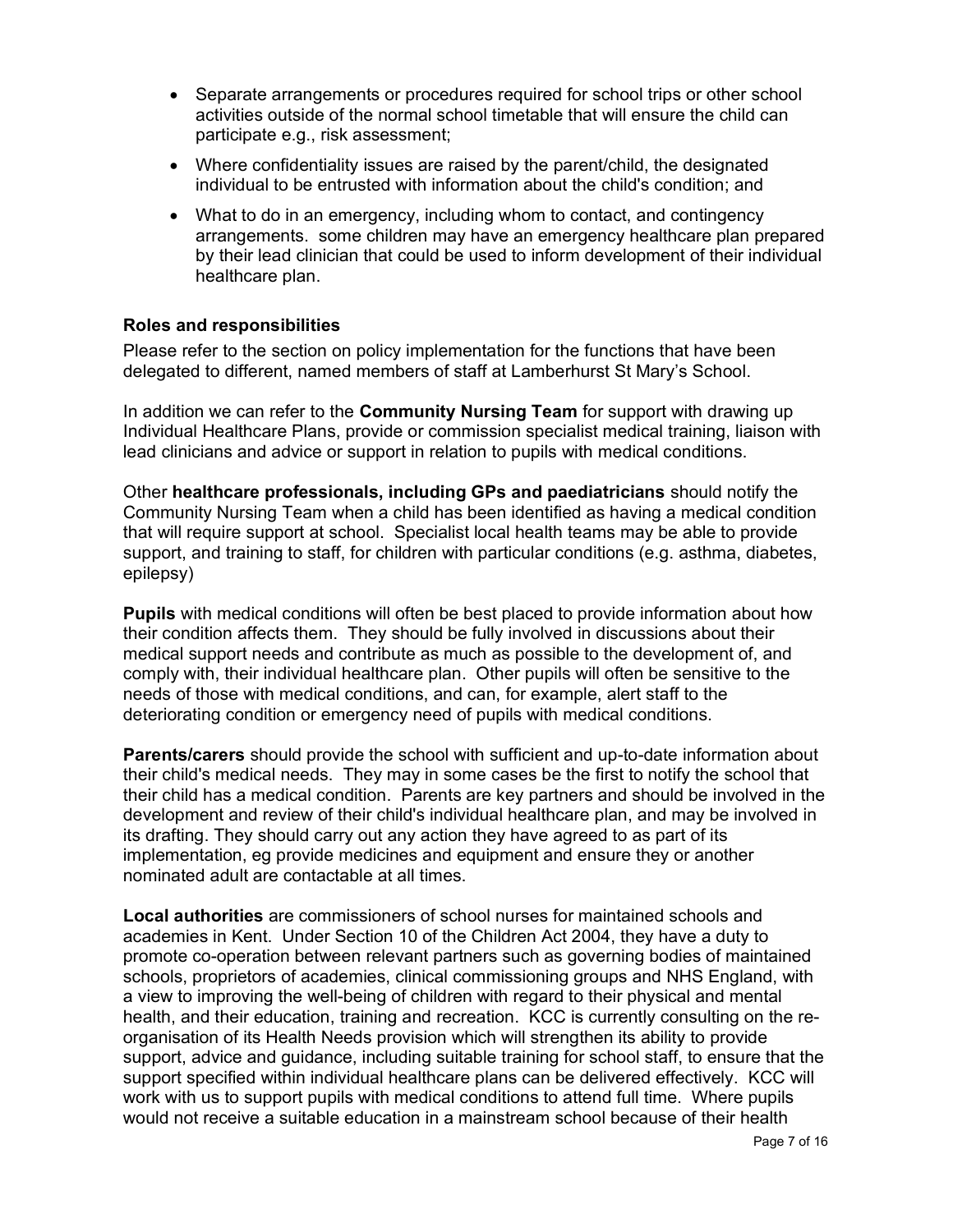needs. The local authority has a duty to make other arrangements. Statutory guidance for local authorities sets out that they should be ready to make arrangements under this duty when it is clear that a child will be away from school for 15 days or more because of health needs (whether consecutive or cumulative across the year) education for children with health needs who cannot attend school

Providers of health services should co-operate with schools that are supporting children with medical conditions. They can provide valuable support, information, advice and guidance to schools, and their staff, to support children with medical conditions at school.

Clinical commissioning groups (CCGs) commission other healthcare professionals such as specialist nurses. They have a reciprocal duty to co-operate under Section 10 of the Children Act 2004 (as described above for local authorities). The local Health and Well-being Board provides a forum for the local authority and CCGs to consider with other partners, including locally elected representatives, how to strengthen links between education, health and care settings.

The Ofsted inspection framework places a clear emphasis on meeting the needs of disabled children and pupils with SEN, and considering the quality of teaching and the progress made by these pupils. Inspectors are already briefed to consider the needs of pupils with chronic or long-term medical conditions alongside these groups and to report on how well their needs are being met. Schools are expected to have a policy dealing with medical needs and to be able to demonstrate that it is being implemented effectively.

#### Staff training and support

All teaching staff received general training in September 2014, which was renewed on 30 Oct 2017, and will be further renewed in February 2019.

Paediatric school first aiders (full certificate) are:

Mrs C Bromley, Mrs F McAusland, Mrs S Leeke (November 2014)

Mrs N Mitchell, Mrs J Cotterill, Mrs D Denham and Miss H Sturman (March 2016)

Mrs L Connors (November 2018)

All teaching staff are able to administer medicines.

The following staff have received specific/specialist training:

Epi-Pen: Mrs C Bromley, Mrs N Mitchell, Mrs C Belling

The September 2018 NHS advice on Epi-pens was shared with teaching staff via email information.

All staff whom are required to provide support to pupils for medical conditions will be trained by healthcare professional qualified to do so. The training need will be identified by the healthcare professional during the development or review of the individual healthcare plan. We may choose to arrange training themselves and will ensure that it remains up-todate.

Training should be sufficient to ensure that staff are competent and have confidence in their ability to support pupils with medical conditions, and to fulfil the requirements set out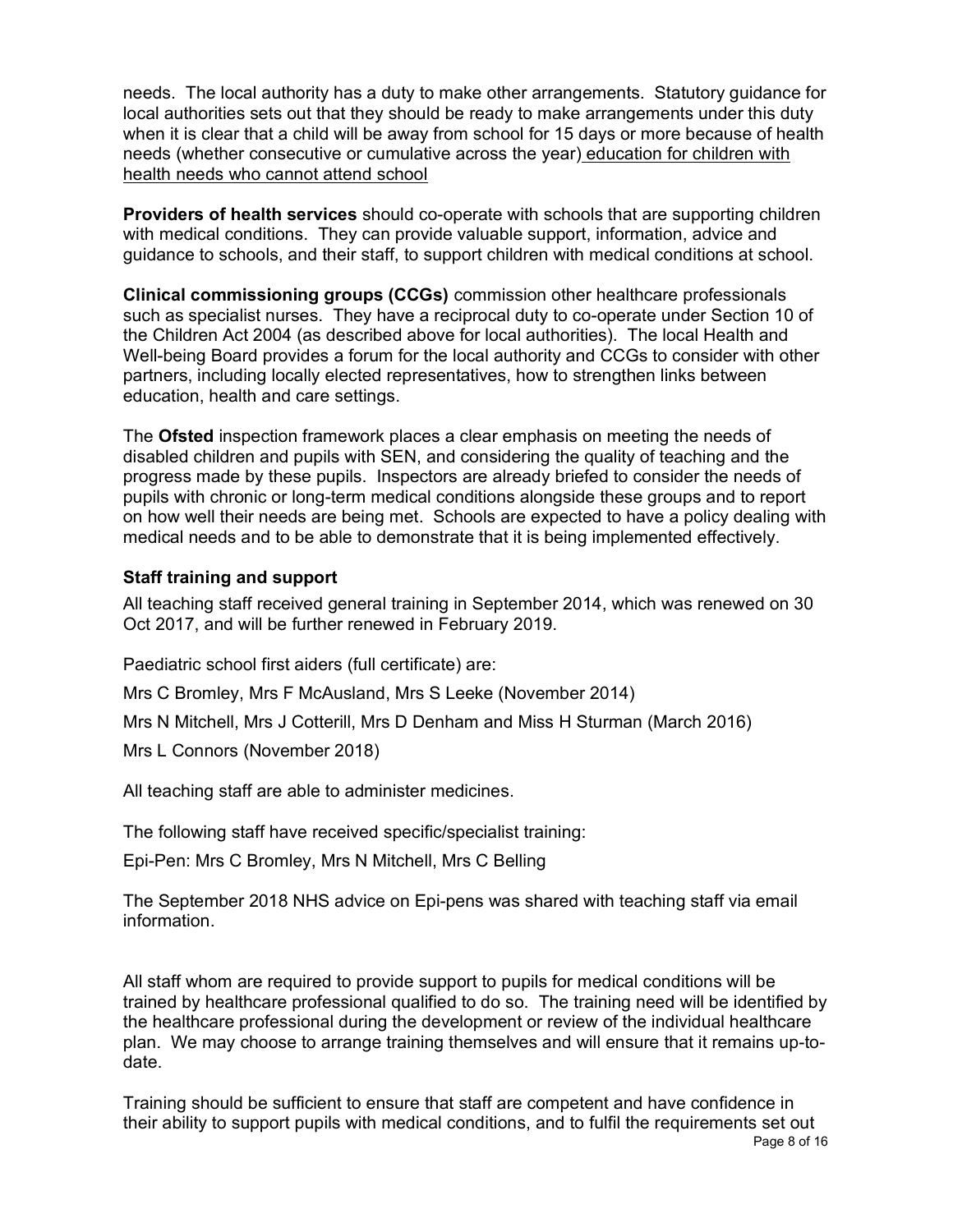in the individual healthcare plans. They will need an understanding of the specific medical conditions they are being asked to deal with, their implications and preventative measures.

Staff must not give prescription medicines or undertake healthcare procedures without appropriate training (updated to reflect any individual healthcare plans). A first aid certificate does not constitute appropriate training in supporting children with medical conditions. Healthcare professionals, including the school nurse, can provide confirmation of proficiency of staff in a medical procedure, or in providing medication (see template).

All staff will receive induction training and regular whole school awareness training so that all staff are aware of the school's policy for supporting pupils with medical conditions and their role in implementing the policy. The Headteacher will seek advice from relevant healthcare professions about training needs, including preventative and emergency measures so that staff can recognise and act quickly when a problem occurs.

The family of a child will often be key in providing relevant information to school staff about how their child's needs can be met, and parents will be asked for their views. They should provide specific advice, but should not be the sole trainer.

#### The child's role in managing their own medical needs

If, after discussion with the parent/carer, it is agreed that the child is competent to manage his/her own medication and procedures, s/he will be encouraged to do so. This will be reflected in the individual healthcare plan.

Wherever possible children will be allowed to carry their own medicines and relevant devices or should be able to access their medication for self-medication quickly and easily; these will be stored in the cupboard in name which room to ensure that the safeguarding of other children is not compromised. Lamberhurst St Mary's School does also recognise that children who take their medicines themselves and/or manage procedures may require an appropriate level of supervision. If it is not appropriate for a child to self-manage, then relevant staff will help to administer medicines and manage procedures for them.

If a child refuses to take medicine or carry out a necessary procedure, staff should not force them to do so, but follow the procedure agreed in the individual healthcare plan. Parents will be informed so that alternative options can be considered.

#### Managing medicines on school premises and record keeping

At Lamberhurst St Mary's School the following procedures are to be followed:

- Medicines should only be administered at school when it would be detrimental to a child's health or school attendance not to do so;
- No child under 16 should be given prescription or non-prescription medicines without the school's medicine form being completed by their parents;
- Non-prescription medicines are not generally encouraged however individual cases such as travel sickness pills, short term pain killer, e.g. for tooth ache, will be administered by agreement with the school office and completion of the school medicine form;
- Where clinically possible, medicines should be prescribed in dose frequencies which enable them to be taken outside school hours;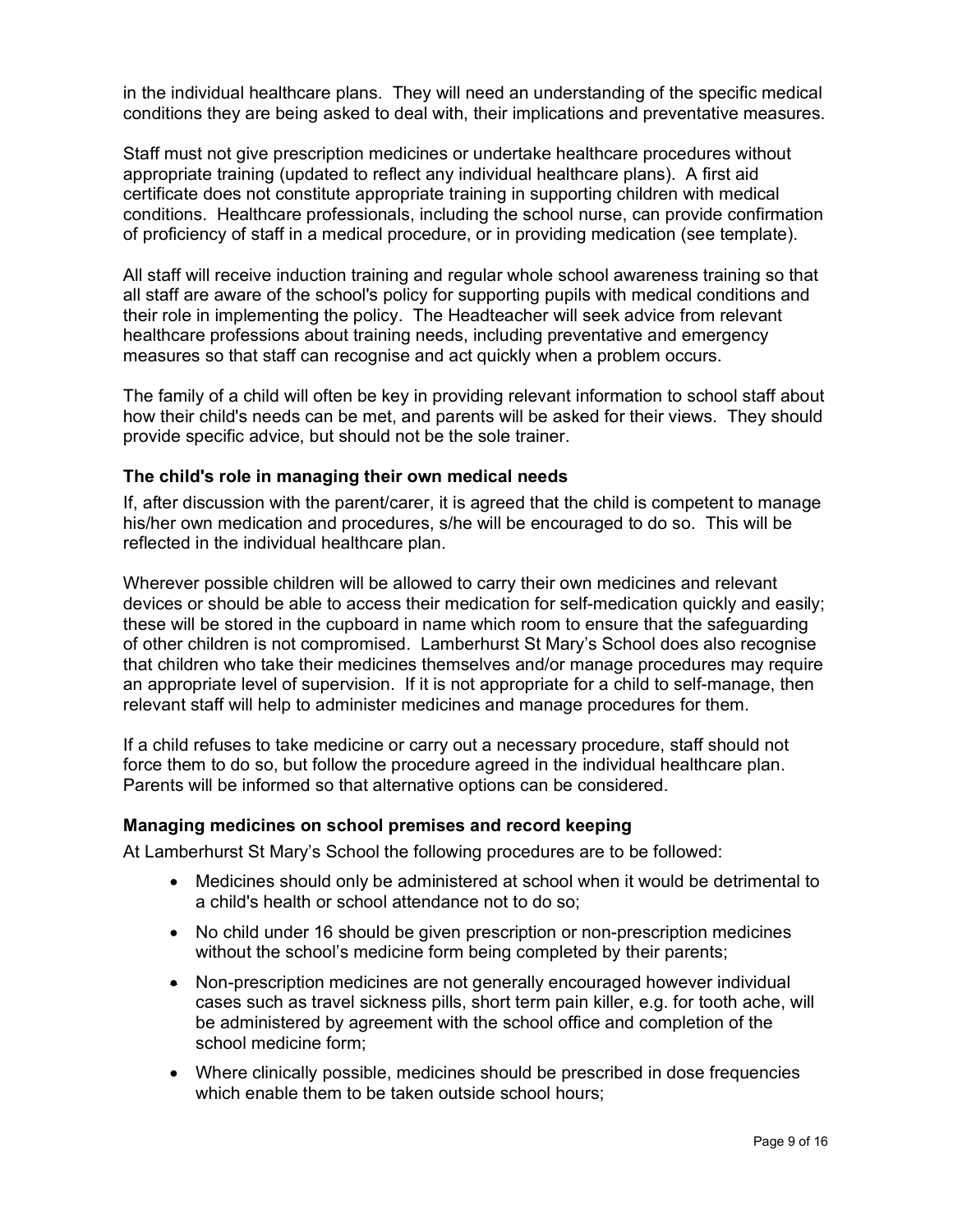- Lamberhurst St Mary's School will only accept prescribed medicines, with written permission from parent/carer that are in-date, labelled, provided in the original container as dispense a pharmacist and include instructions for administration, dosage and storage. The exception to this is insulin which must be in-date, but will generally be available to schools inside an insulin pen or a pump, rather that its original container;
- All medicines will be stored safely in the school office. Children should know where their medicines are at all times and be able to access them immediately.
- Medicines and devices such as asthma inhalers, blood glucose testing meters and adrenaline pens should be always readily available state where and not locked away. Asthma inhalers should be marked with the child's name.
- During school trips the first aid trained member of staff will carry all medical devices and medicines required;
- A child who had been prescribed a controlled drug may legally have it in their possession if they are competent to do so, but passing it to another child for use is an offence. Monitoring arrangements may be necessary. Otherwise we will keep all controlled drugs that have been prescribed for a pupil securely stored in a non-portable container and only named staff will have access. Controlled drugs should be easily accessible in an emergency. A record should be kept of any doses used and the amount of the controlled drug held in the school;
- Staff administering medicines should do so in accordance with the prescriber's instructions. Lamberhurst St Mary's School will keep a record (see template B) of all medicines administered to individual children, stating what, how and how much was administered, when and by whom. Any side effects of the medication to be administer at school should be noted. Written records are kept of all medicines administered to children. These records offer protection to staff and children and provide evidence that agreed procedures have been followed;
- When no longer required, medicines should be returned to the parent/carer to arrange safe disposal. Sharps boxes should always be used for the disposal of needles and other sharps.

#### Emergency procedures

The Headteacher will ensure that arrangements are in place for dealing with emergencies for all school activities wherever they take place, including school trips within and outside the UK, as part of the general risk management process.

Where a child has an individual healthcare plan, this should clear define what constitutes an emergency and explain what to do, including ensuring that all relevant staff are aware of emergency symptoms and procedures. Other pupils in the school should know what to do in general terms, such as informing a teacher immediately if they think help is needed.

If a child needs to be taken to hospital, staff should stay with the child until the parent arrives, or accompany a child taken to hospital by ambulance. Schools need to ensure they understand the local emergency services cover arrangements and that the correct information is provided for navigation systems.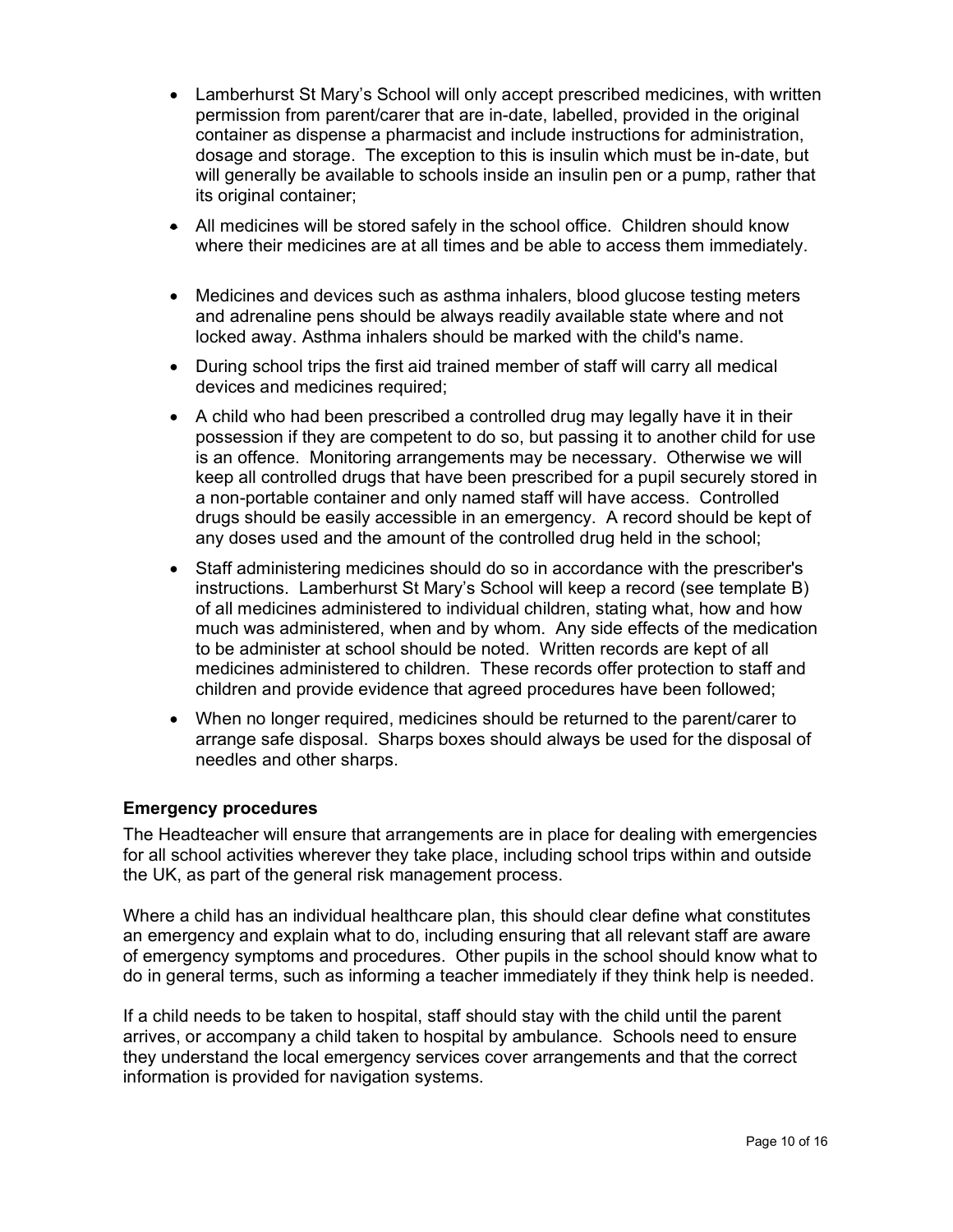### Day trips, residential visits, and sporting activities

We will actively support pupils with medical condition to participate in day trips, residential visits and sporting activities by being flexible and making reasonable adjustments unless there is evidence from a clinician such as a GP that this is not possible.

We will always conduct a risk assessment so that planning arrangements take account of any steps needed to ensure that pupils with medical conditions can be included safely. This will involve consultation with parents\carers and relevant healthcare professions and will be informed by Health and Safety Executive (HSE) guidance on school trips.

#### Other issues for consideration

Where a pupil uses home-to-school transport arranged by the LA and they also have a medical condition which is life-threatening, we will share the pupil's individual healthcare plan with the local authority.

#### Unacceptable practice

Although staff at Lamberhurst St Mary's School should use their discretion and judge each case on its merit with reference to the child's individual healthcare plan, it is not generally acceptable practice to:

- Prevent children from easily accessing their inhalers and medication and administering their medication when and where necessary;
- Assume that every child with the same condition requires the same treatment;
- Ignore the views of the child or their parents\carers; or ignore medical evidence or opinion (although this may be challenged);
- Send children with medical conditions home frequently or prevent them from staying for normal school activities, including lunch, unless this is specified in their individual healthcare plans;
- If the child becomes ill, send them to the school office or medical room unaccompanied or with someone unsuitable;
- Penalise children for their attendance record if their absences are related to their medical condition, e.g. hospital appointments;
- Prevent pupils from drinking, eating or taking toilet breaks whenever they need to in order to manage their medical condition effectively;
- Require parents\carers, or otherwise make them feel obliged, to attend school to administer medication or provide medical support to their child, including with toileting issues. No parent should have to give up working because the school is failing to support their child's medical needs; or
- Prevent children from participating, or creating unnecessary barriers to children participating in any aspect of school life, including school trips, eg by requiring parents to accompany the child.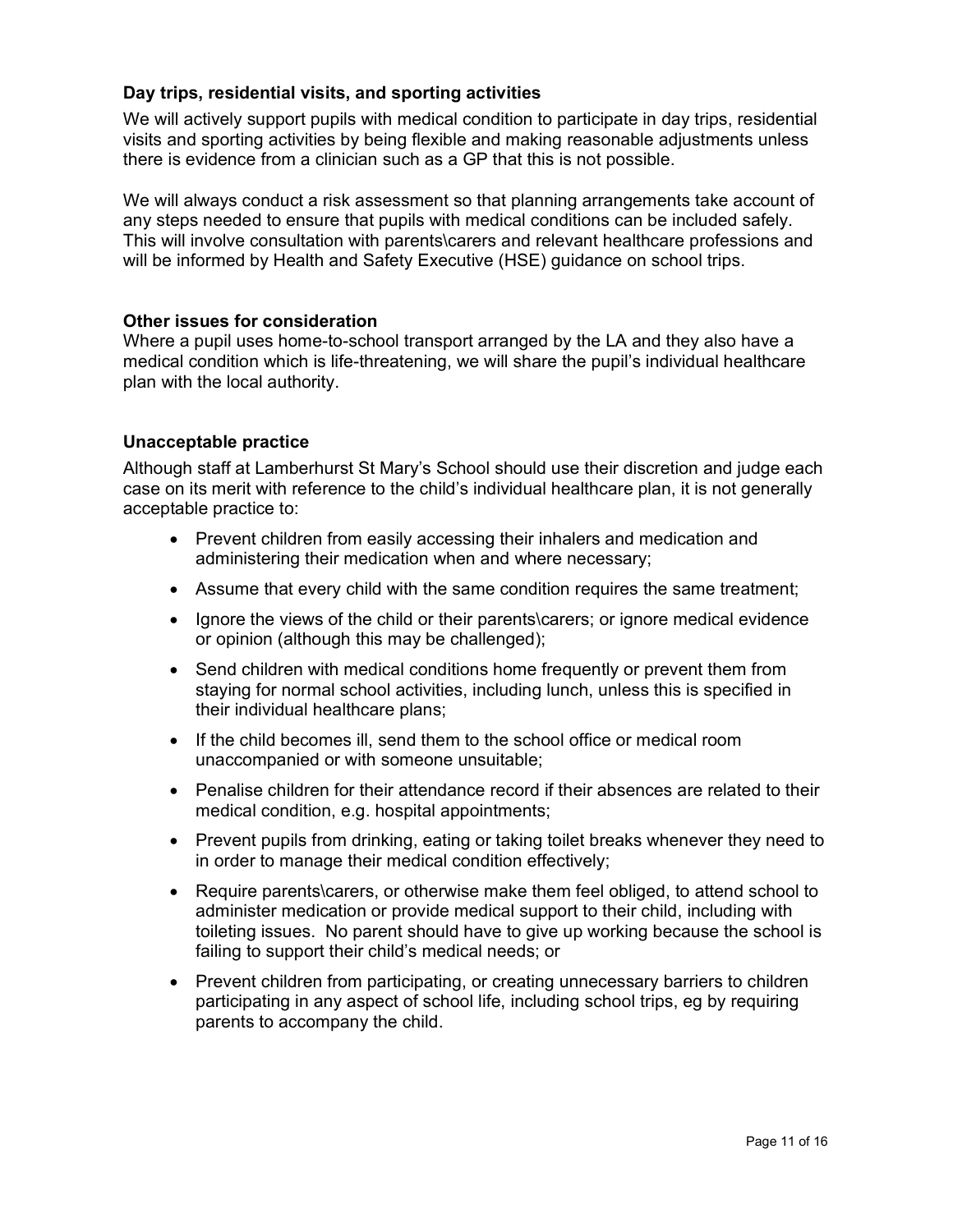#### Liability and indemnity

Insurance provider: Zurich Municipal

| Limit of indemnity:  |             |
|----------------------|-------------|
| Public liability:    | £50,000,000 |
| Products liability   | £50,000,000 |
| Employers' liability | £50,000,000 |
| Official's indemnity | £5,000,000  |
| Libel and slander    | £5,000,000  |
| Land charges         | £5,000,000  |

NB: individual cover may need to be arranged for any healthcare procedures – seek advice from your own insurance provider. Any requirements of the insurance, such as the need for staff to be trained, should be made clear and complied with. In the event of a claim alleging negligence by a member of staff, civil actions are likely to be brought against the employer.

#### **Complaints**

Should parents\carers be unhappy with any aspect of their child's care at Lamberhurst St Mary's School, they must discuss their concerns with the school. This will be with the child's class teacher in the first instance, with whom any issues should be addressed. If this does not resolve the problem or allay the concern, the problem should be brought to a member of leadership team, who will, where necessary, bring concerns to the attention of the Headteacher. In the unlikely event of this not resolving the issue, the parent/carer must make a formal complaint using the Lamberhurst St Mary's School Complaints Procedure.

#### Further sources of information

https://www.gov.uk/government/publications/supporting-pupils-at-school-with-medicalconditions--3/supporting-pupils-with-medical-conditions-links-to-other-useful-resources--2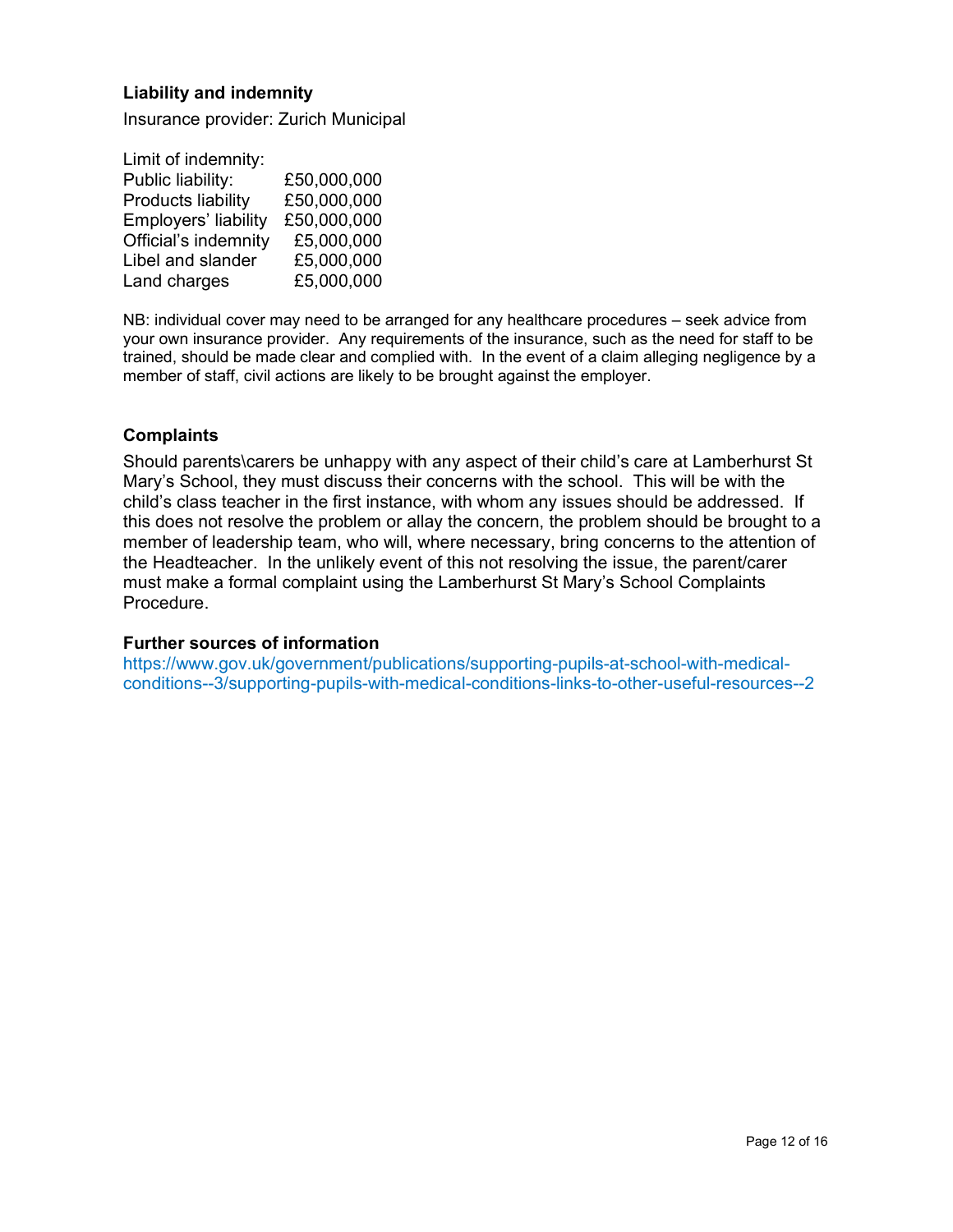# Annexe A: Model process for developing individual healthcare plans

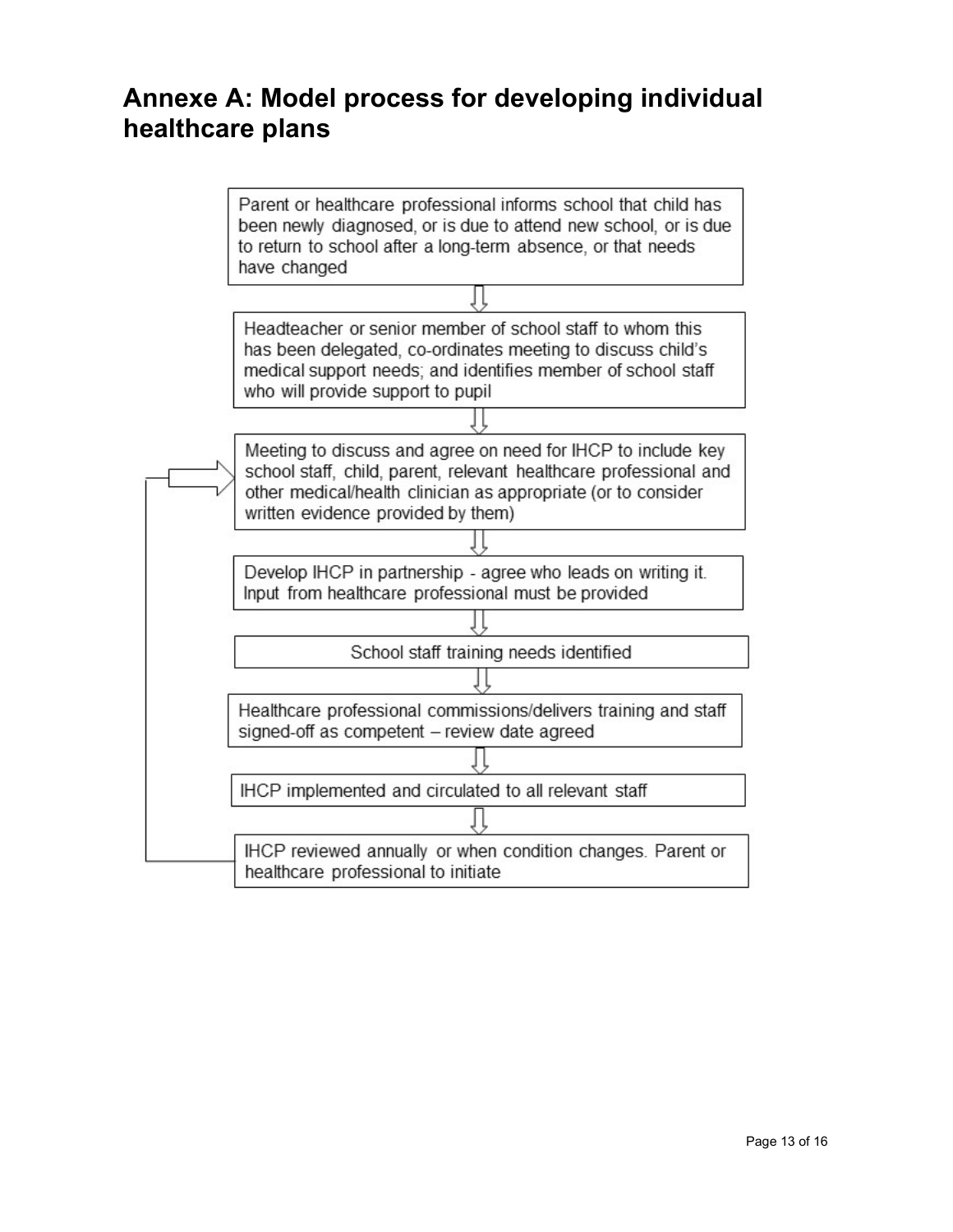# Template A: individual healthcare plan

| Name of school/setting         |  |
|--------------------------------|--|
| Child's name                   |  |
| Group/class/form               |  |
| Date of birth                  |  |
| Child's address                |  |
| Medical diagnosis or condition |  |
| Date                           |  |
| Review date                    |  |
|                                |  |

### Family Contact Information

| Name                  |  |
|-----------------------|--|
| Phone no. (work)      |  |
| (home)                |  |
| (mobile)              |  |
| Name                  |  |
| Relationship to child |  |
| Phone no. (work)      |  |
| (home)                |  |
| (mobile)              |  |
|                       |  |

#### Clinic/Hospital Contact

Name Phone no.

#### G.P.

Name

Phone no.

Who is responsible for providing support in school

Describe medical needs and give details of child's symptoms, triggers, signs, treatments, facilities, equipment or devices, environmental issues etc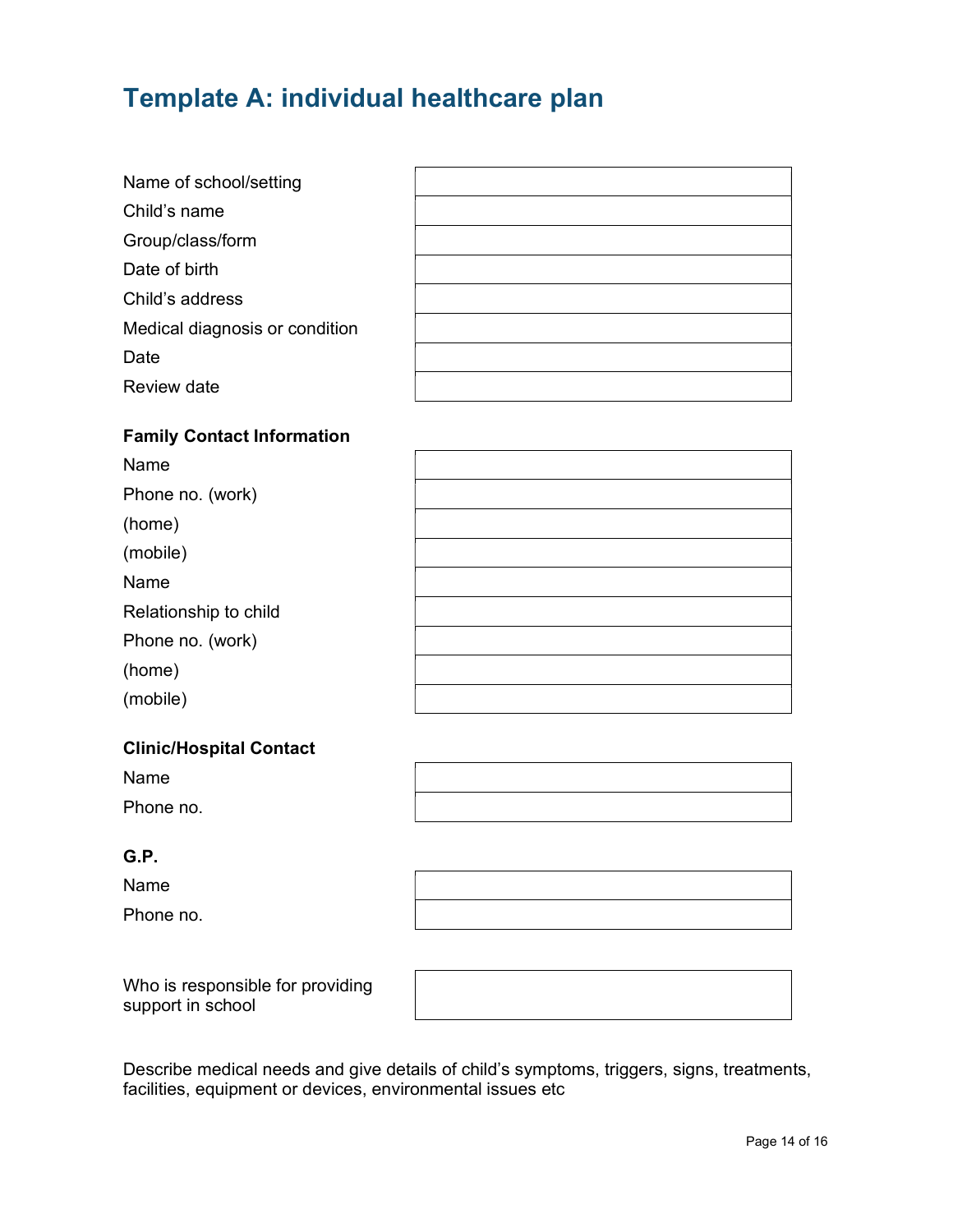Name of medication, dose, method of administration, when to be taken, side effects, contra-indications, administered by/self-administered with/without supervision

Daily care requirements

Specific support for the pupil's educational, social and emotional needs

Arrangements for school visits/trips etc

Other information

Describe what constitutes an emergency, and the action to take if this occurs

Who is responsible in an emergency (state if different for off-site activities)

Plan developed with

Staff training needed/undertaken – who, what, when

Form copied to